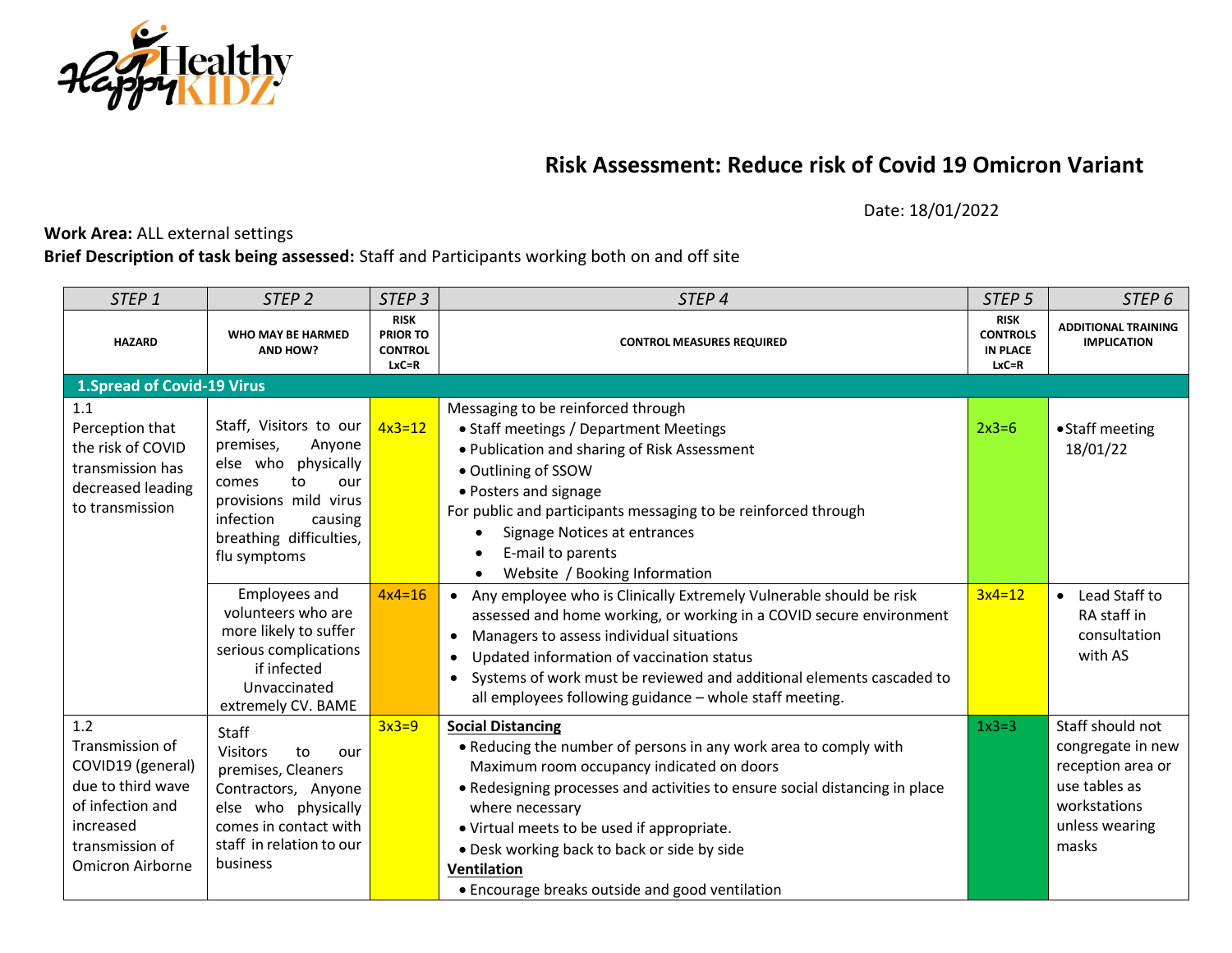

| through close<br>contact<br>Touch - surface<br>contamination                                                                         | Acute or mild virus<br>infection causing<br>breathing difficulties,<br>flu like symptoms                                          |          | . Doors and Windows to be open<br>• Air purifiers in location where air circulation is low<br><b>Good Hygiene</b><br>• Wash hands<br>• Cough or sneeze into a tissue and bin it immediately; or use their elbow if<br>a tissue is not available Avoid touching their face<br><b>Cleaning Schedules and regimes</b><br>• Increased cleaning schedules and Use contactless or online payment<br><b>Masks and PPE</b><br>• Masks to be encouraged in public communal spaces<br>• Masks to be worn by staff moving around internal spaces |         |         |
|--------------------------------------------------------------------------------------------------------------------------------------|-----------------------------------------------------------------------------------------------------------------------------------|----------|---------------------------------------------------------------------------------------------------------------------------------------------------------------------------------------------------------------------------------------------------------------------------------------------------------------------------------------------------------------------------------------------------------------------------------------------------------------------------------------------------------------------------------------|---------|---------|
| 1.3<br>Reporting<br>COVID19<br>symptoms. Staff<br>not report<br>symptoms, or<br>know when to,<br>increasing risk of<br>transmission: | Staff<br>Visitors to our<br>premises,<br>Acute or mild virus<br>infection causing<br>breathing difficulties,<br>flu like symptoms | $3x5=15$ | It is a legal requirement for employers to not knowingly allow, or insist an<br>employee who has been told to self-isolate by NHS Test and Trace to come<br>into work, or work anywhere other than their own home<br>Information distributed to staff 30/12/21<br>$\bullet$<br>Regular staff information and reminders<br>$\bullet$<br>Government guidance distributed https://bit.ly/3lmEplV<br>$\bullet$<br>Information on self-isolation to be shared with staff through links,<br>$\bullet$<br>emails, risk assessments           | $1x5=5$ | AS & MZ |
| 1.4<br>Customers and<br>participants may<br>attend with<br>symptoms or be<br>asymptomatic                                            | <b>Staff Visitors to</b><br>premises, Anyone<br>who physically<br>comes to provisions<br>Acute or mild virus                      | $3x5=15$ | • Signage in place to encourage participants to continue wearing face<br>coverings/ sanitise hands<br>. Remits remind participants not to attend if they have symptoms of COVID<br>19<br>• Checks (verbal) such as Do you feel OK? have you checked out your<br>symptoms / had a test etc.<br>• Booking information reminds participants not to attend if<br>unwell/symptomatic                                                                                                                                                       | $2x4=8$ |         |
| 1.5 Toilets 'bottle<br>necking' and<br>inability to adhere<br>to distancing<br>increases<br>transmission                             | infection causing<br>breathing difficulties,<br>flu like symptoms                                                                 |          | A notice is displayed reminding users to use wash hands.<br>Cleaning rotas have been adjusted to ensure additional regular cleaning<br>of the toilets throughout each day.<br>When larger groups or multiple groups using site, specific toilets will be<br>designated for each group.                                                                                                                                                                                                                                                |         |         |
| 1.6<br>Poor ventilation<br>leading to risk of                                                                                        | <b>Staff Visitors to</b><br>premises, Anyone<br>who physically<br>comes to provisions                                             | $4x3=12$ | Good ventilation reduces the concentration of the virus in the air, which<br>reduces the risks from airborne transmission.                                                                                                                                                                                                                                                                                                                                                                                                            | $2x4=8$ |         |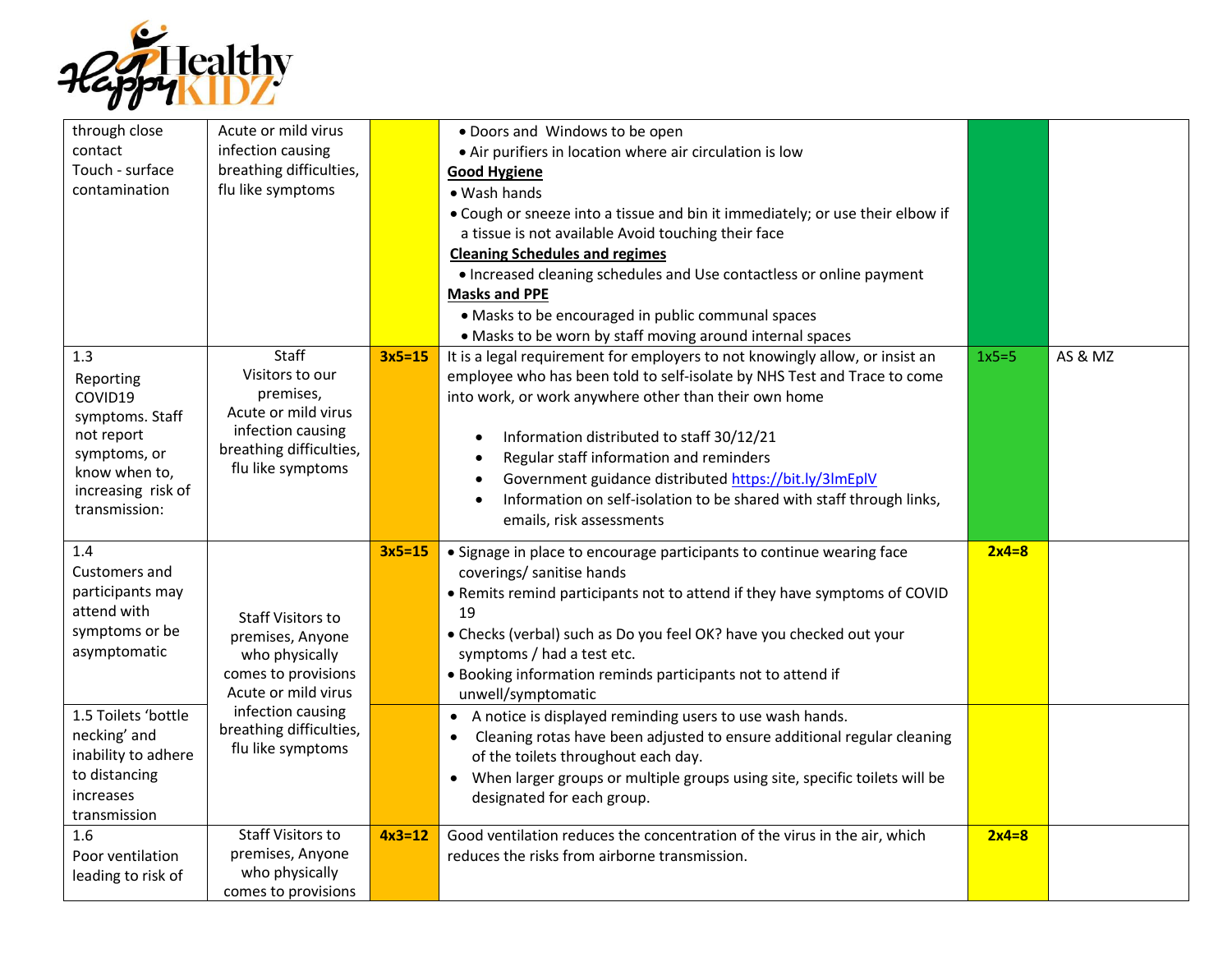

| virus spreading via<br>air flow and<br>droplet infection                                                            | Acute or mild virus<br>infection causing<br>breathing difficulties,<br>flu like symptoms                                                                             |                      | • If operating in poorly ventilated spaces or in close contact with others,<br>the use of face coverings, and social distancing is strongly recommended.<br>• Continue to deliver as much activity outdoors or in well-ventilated spaces<br>Fresh air is the preferred way of ventilating areas - where appropriate<br>opening windows and doors (that are not fire doors) are strongly<br>recommended to allow the circulation of fresh air.<br>Leave windows and non-fire doors open to reduce the amount of<br>contact with doors and also potentially improve workplace ventilation |         |                                                                                   |
|---------------------------------------------------------------------------------------------------------------------|----------------------------------------------------------------------------------------------------------------------------------------------------------------------|----------------------|-----------------------------------------------------------------------------------------------------------------------------------------------------------------------------------------------------------------------------------------------------------------------------------------------------------------------------------------------------------------------------------------------------------------------------------------------------------------------------------------------------------------------------------------------------------------------------------------|---------|-----------------------------------------------------------------------------------|
| 1.7<br>Exit & Entry Points<br>crowding and<br>inability to adhere<br>to social distancing                           | All Workers /<br>volunteers / users /<br>participants / visitors                                                                                                     |                      | • Where possible, maintain one-way flow in and out of premises<br>Prevent 'bottlenecking and pinch points<br>Avoid meeting and gathering in reception areas<br>Changes to entrances, exits and queues take into account the need to<br>make reasonable adjustments for those who need them, such as people<br>with disabilities.                                                                                                                                                                                                                                                        | $2x4=8$ |                                                                                   |
| 2 Transport and Travel                                                                                              |                                                                                                                                                                      |                      |                                                                                                                                                                                                                                                                                                                                                                                                                                                                                                                                                                                         |         |                                                                                   |
| 2.1<br>Inadequate<br>management of<br>staff travel and<br>transport<br>2.2<br>Inadequate<br>management of<br>groups | Staff, Participants<br>travelling in mini<br>buses<br>Staff driving SS vans<br>Increased risk of<br>contracting through<br>lack of distancing and<br>confined spaces | $4x3=12$<br>$3x4=12$ | • Use of mini bus transport should be kept to a minimum where possible<br>• Minimise groups travel where possible<br>• Commuting - employees and volunteers are encouraged to avid sharing<br>cars<br>• If using public transport staff are encouraged to wear face coverings and<br>sanitise hands on arrival<br>• Pool vehicles should be cleaned between drivers<br>• LFD testing prior to journeys<br>. Passengers should NOT Travel at all if they are experiencing any<br>symptoms, self-isolating, clinically extremely vulnerable and cannot shield<br>during your journey      | $2x4=8$ | Remind staff that<br>ventilation plays a<br>key role in<br>reducing<br>transition |
|                                                                                                                     |                                                                                                                                                                      |                      | · Journey log kept to assist test and trace                                                                                                                                                                                                                                                                                                                                                                                                                                                                                                                                             |         |                                                                                   |
|                                                                                                                     |                                                                                                                                                                      |                      | . Masks and ventilation, Clean and sanitise after use                                                                                                                                                                                                                                                                                                                                                                                                                                                                                                                                   |         |                                                                                   |
| 3 Emergencies and First Aid                                                                                         |                                                                                                                                                                      |                      |                                                                                                                                                                                                                                                                                                                                                                                                                                                                                                                                                                                         |         |                                                                                   |
| 3.1<br>Failure to protect<br>staff and<br>participants in the<br>case of emergency<br>treatment / first<br>aid      | Staff, Participants<br>who are injured<br>Anyone else who<br>physically comes in<br>contact with staff in<br>relation to our<br>business                             | $3x4=12$             | . PPE worn when dealing with close proximity emergencies<br>• Staff training to include Emergency procedures during pandemic<br>. First Aid kits stocked with masks, goggles /gloves/CPR face cover<br>• Staff understand that 'rescue breaths' are not recommended for CPR but<br>that face cover provided<br>. Parents / household member to be used as first port of call in first aid and<br>directed by staff<br>• Fire doors should not be wedged open under any circumstances                                                                                                    | $2x3=6$ | Staff to check<br>and re-stock first<br>Aid kit                                   |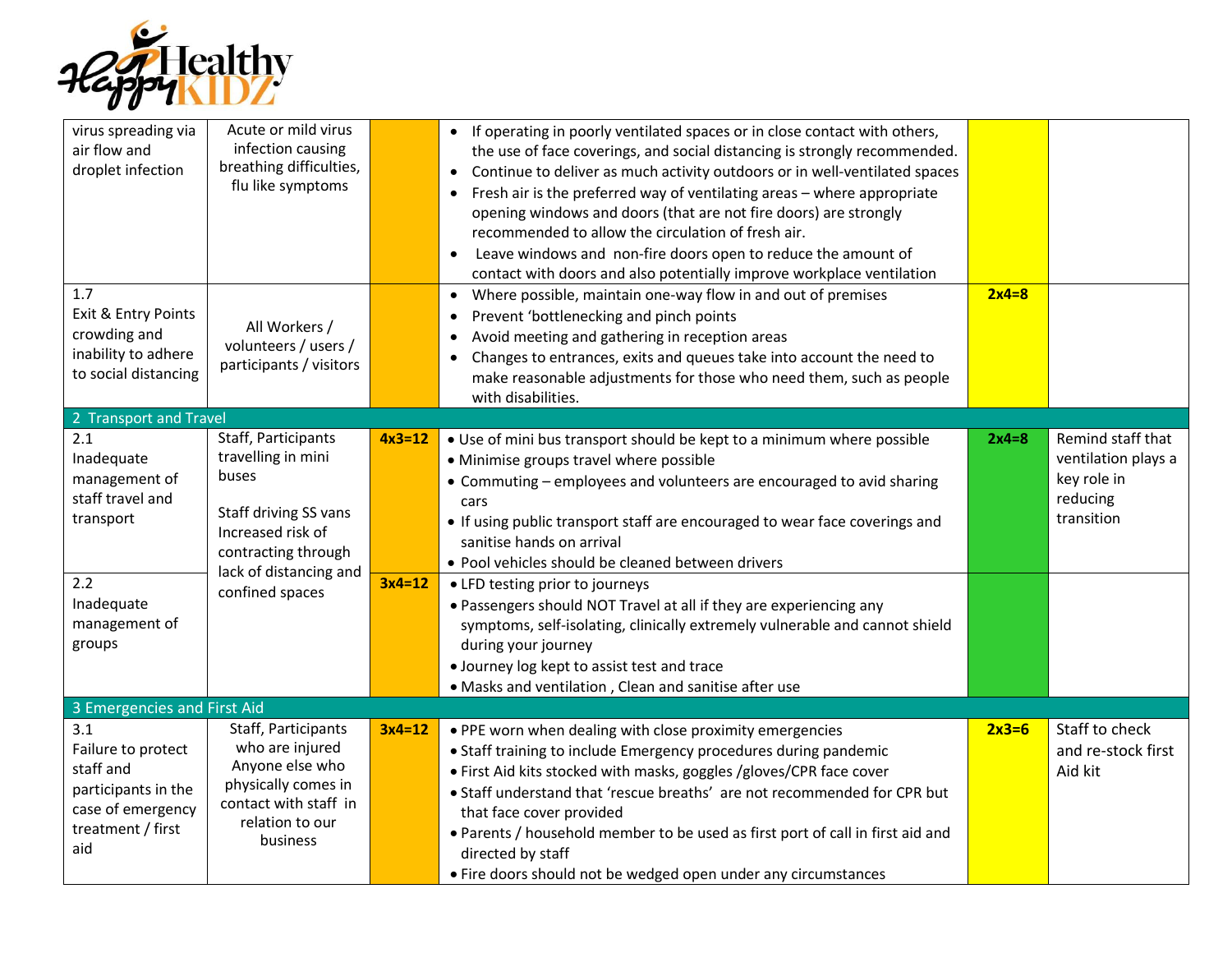

| <b>Toilets</b>                                                                                                               | Contracting virus<br>though close<br>proximity of First<br>Aider                                                                  |          | • A notice is displayed reminding users to use wash hands.<br>Cleaning rotas have been adjusted to ensure additional cleaning<br>When larger groups or multiple groups using site, specific toilets will be<br>designated for each group.                                                                                                                                                                                                                                                                                                                                                                                               | $2x4=8$  |  |
|------------------------------------------------------------------------------------------------------------------------------|-----------------------------------------------------------------------------------------------------------------------------------|----------|-----------------------------------------------------------------------------------------------------------------------------------------------------------------------------------------------------------------------------------------------------------------------------------------------------------------------------------------------------------------------------------------------------------------------------------------------------------------------------------------------------------------------------------------------------------------------------------------------------------------------------------------|----------|--|
| 4. Deleterious effects upon staff mental health and wellbeing through;                                                       |                                                                                                                                   |          |                                                                                                                                                                                                                                                                                                                                                                                                                                                                                                                                                                                                                                         |          |  |
| 4.1<br>Failure to identify<br>and support staff<br>at risk of anxiety,<br>stress or other<br>mental health<br>issues         | Staff at work place<br>Stress, anxiety,<br>depression, suicidal<br>thoughts                                                       | $3x4=12$ | <b>Mental Health</b><br>Management will promote mental health & wellbeing awareness to staff<br>during the Corona virus outbreak and will offer whatever support they can in<br>the following ways;<br>• Sign posting counselling and on line help and advice<br>• Being flexible with working conditions and accommodating for individual<br>anxieties and concerns where ever possible<br>• Provide PPE and/or face covering on request to support confidence                                                                                                                                                                         | $3x2=6$  |  |
| <b>5. Education Provisions</b>                                                                                               |                                                                                                                                   |          |                                                                                                                                                                                                                                                                                                                                                                                                                                                                                                                                                                                                                                         |          |  |
| 5.1<br>Reduce risks of<br>spread between<br>range of mixing in<br>young people who<br>are more<br>frequently<br>asymptomatic | Staff<br>Visitors<br>to<br>premises,<br>Acute or mild virus<br>infection causing<br>breathing difficulties,                       | $5x3=15$ | From 29 <sup>th</sup> November masks must be worn in education settings for all KS3<br>KS4 and KS5 in communal areas and are encouraged in classrooms with poor<br>ventilation. "Face coverings should be worn in communal areas of<br>universities, colleges and schools by staff, visitors and pupils or students in<br>year 7 and above." https://www.gov.uk/coronavirus LDF testing established<br>for all students twice weekly. All positive tests to be reported and students<br>to follow self-isolation Test and Trace advice.<br>• Educate and encourage vaccination second jabs<br>• YP encouraged to use Test and Trace App | $2x4=8$  |  |
| 5.1.1<br>Failure to trace<br>and identify<br>positive cases                                                                  | flu like symptoms                                                                                                                 | $5x4=16$ | • Card entry system or Staff sign in / out and students registered for am and<br>pm sessions<br>• Students asked to declare any illness or symptoms<br>• Student told not to attend if symptomatic<br>• LFD testing twice weekly or prior to mini bus journeys                                                                                                                                                                                                                                                                                                                                                                          | $2x4=8$  |  |
| 6. Community and Large Scale Events                                                                                          |                                                                                                                                   |          |                                                                                                                                                                                                                                                                                                                                                                                                                                                                                                                                                                                                                                         |          |  |
| Customer<br>expectations that<br>services will<br>return to normal<br>delivery numbers<br>potential for<br>super spreader    | <b>Staff Visitors to</b><br>premises,<br>Acute or mild virus<br>infection causing<br>breathing difficulties,<br>flu like symptoms | $5x3=15$ | • Clear communications with customers about the rationale for any<br>continued restrictions on numbers<br>• The building capacity is now at the discretion of Centre / Managers but<br>SSOW must be agreed and signed off by H&S Manager with reference to<br>this RA.<br>• External / Outside group sizes are managed in accordance with SSOW                                                                                                                                                                                                                                                                                          | $4x3=12$ |  |